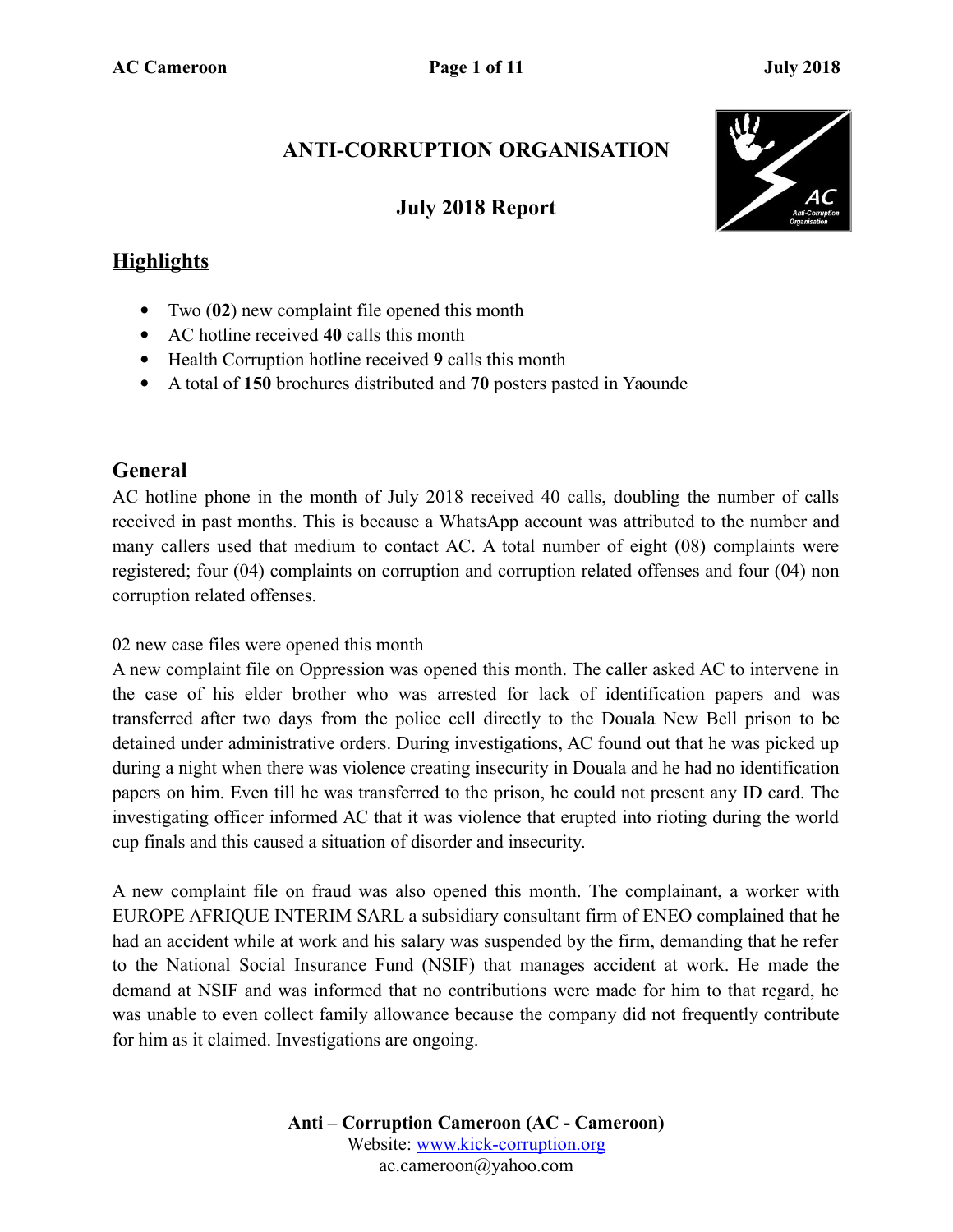The distribution of brochures and pasting of posters continued to be the major activity carried out this month in a bid to recruit more victims of corruption. 70 posters were pasted and 150 brochures distributed in the Mokolo market area corruption hotspot.

Case follow-up this month as in the previous month of June continued on the corruption case involving many counts with about three hundred victims deposited at the court of First Instance in the month of August 2017. The case has not still been called up for open court hearing since considering the many instances that the lawyer has had to deposit the case file anew because it keeps getting missing, AC petitioned the Minister of State, Minister of Justice and Keeper of the Seals through a letter calling for his intervention because according to the lawyer, this is the third time the case file is missing from the various jurisdictions which the case had been forwarded to for treatment.

### **AC Hotline Phone**

The AC hotline phone received 40 calls this month of July 2018, a steep increase from last month's calls registering four (04) corruption and corruption related complaints and four (04) non-corruption complaints.

The calls have been analyzed and represented on charts as seen below;

## **AC Hotline Calls Split July 2018**



Responsive calls this month of July 2018 represented 92% while 8% of callers' numbers were non-responsive.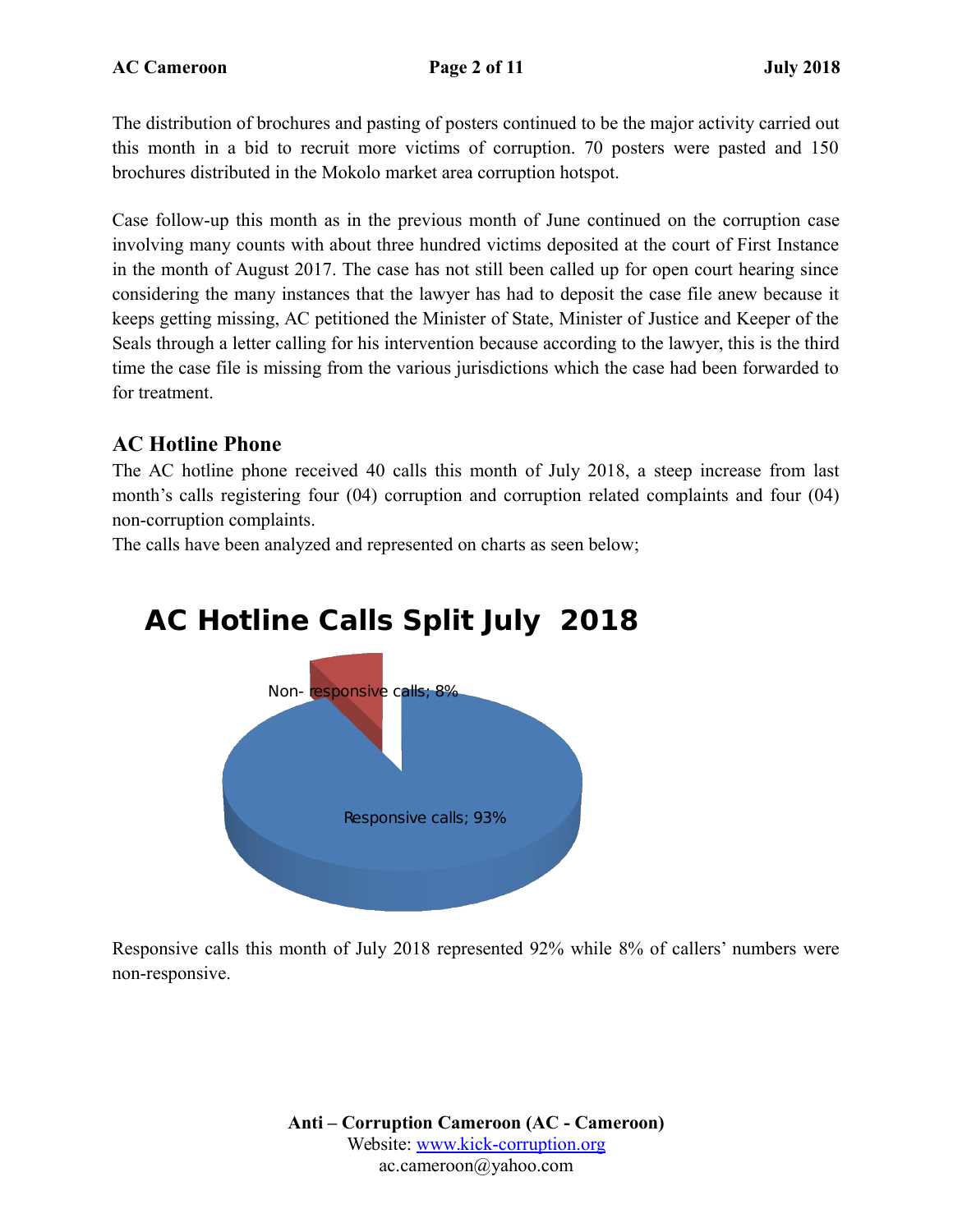## **AC Hotline Responsive Calls Split July 2018**



This month of July 2018, the responsive calls recorded 50% of calls received representing callers who reported corruption and corruption related complaints and 50% had complaints not related to corruption to report.

## **AC Hotline Corruption Complaints July 2018**



Unusually this month of July 2018, complaints against fraud had the highest complaints representing 50% of total corruption complaints, while complaints against bribery and corruption which usually tops the list of corruption complaints represented just 25%, and oppression with the same 25%.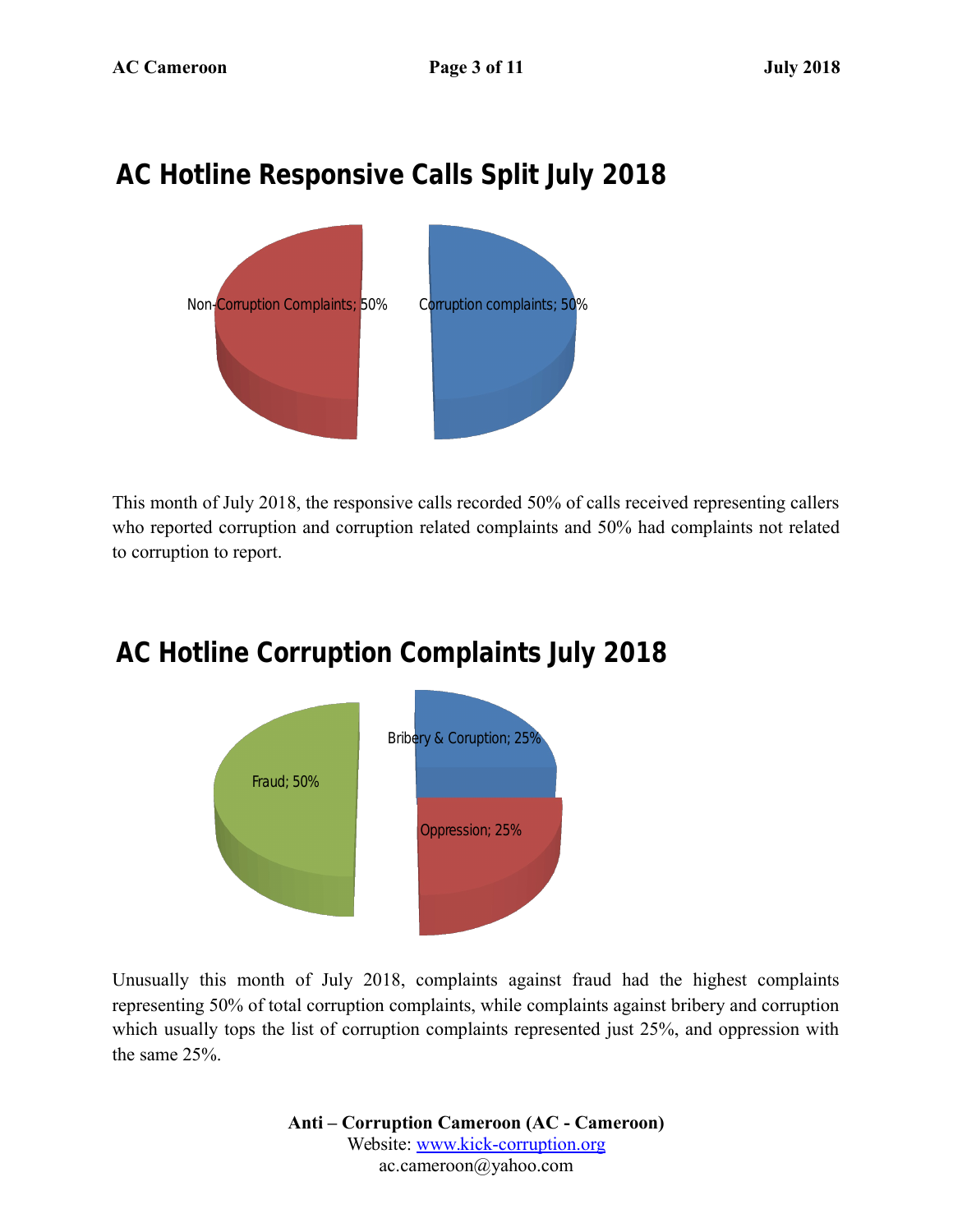## **AC Hotline Non Corruption Complaints July 2018**



This month of July 2018, complaints on scamming, illegal arrest, witchcraft and land dispute were the non-corruption complaints registered representing 25% each of non-corruption complaints received.

### **Gender**



July 2018 registered 83% of participants in calls of the male gender while the female gender made up only 17% of callers.

> **Anti – Corruption Cameroon (AC - Cameroon)** Website: [www.kick-corruption.org](http://www.kick-corruption.org/) ac.cameroon@yahoo.com

## **AC Hotline Gender Split July 2018**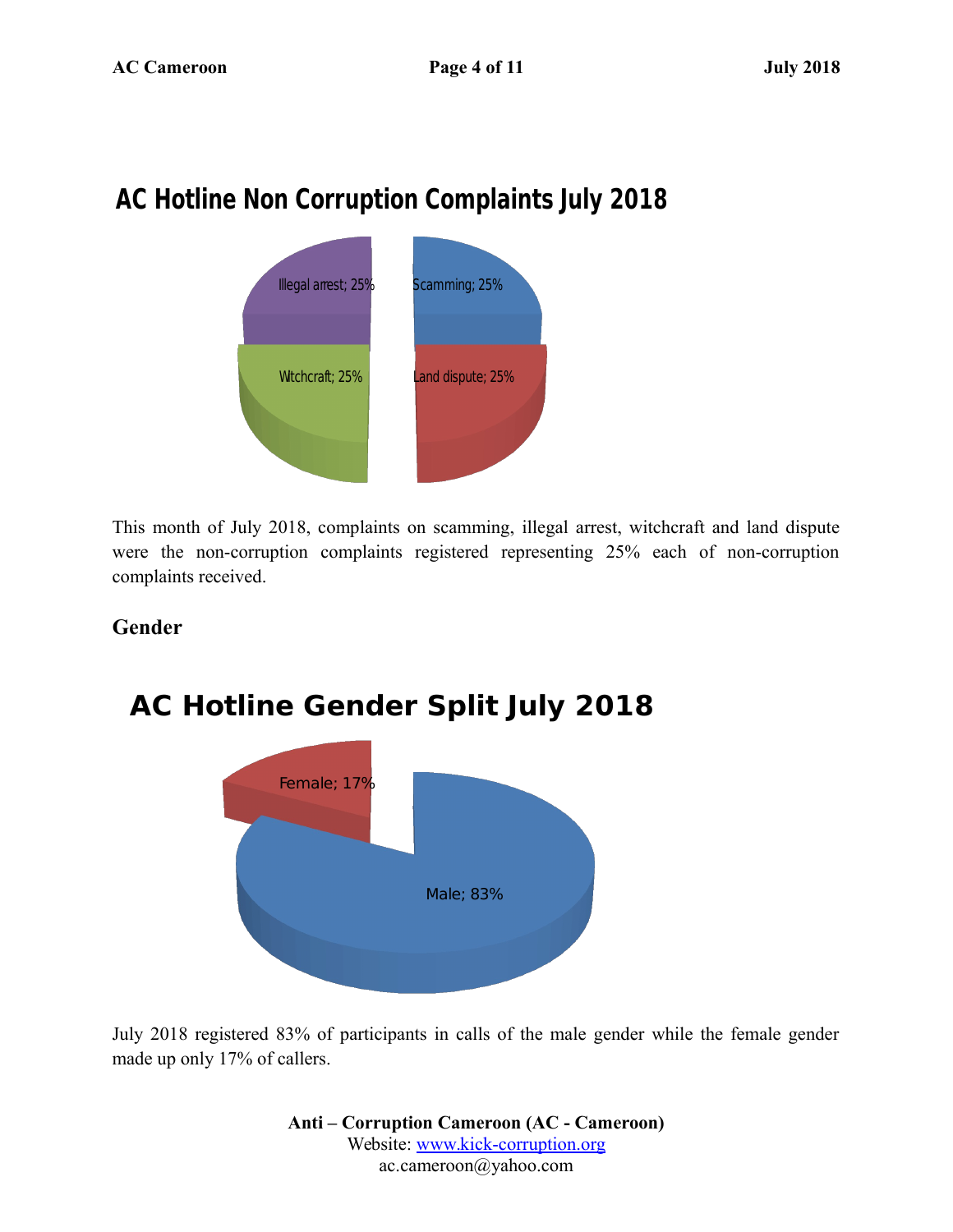### **Age Range of Callers**

## **AC Hotline Age Range Split July 2018**



The adult age range participated with most calls representing 60% of total callers and the youth age range with 27% of calls while the elderly age range represented 13%.

# North; 5% South West; 5% North West; 11% Littoral; 32% **Centre**; 37% East; 11% **AC Hotline Regional Split July 2018**

### **Regional Representation**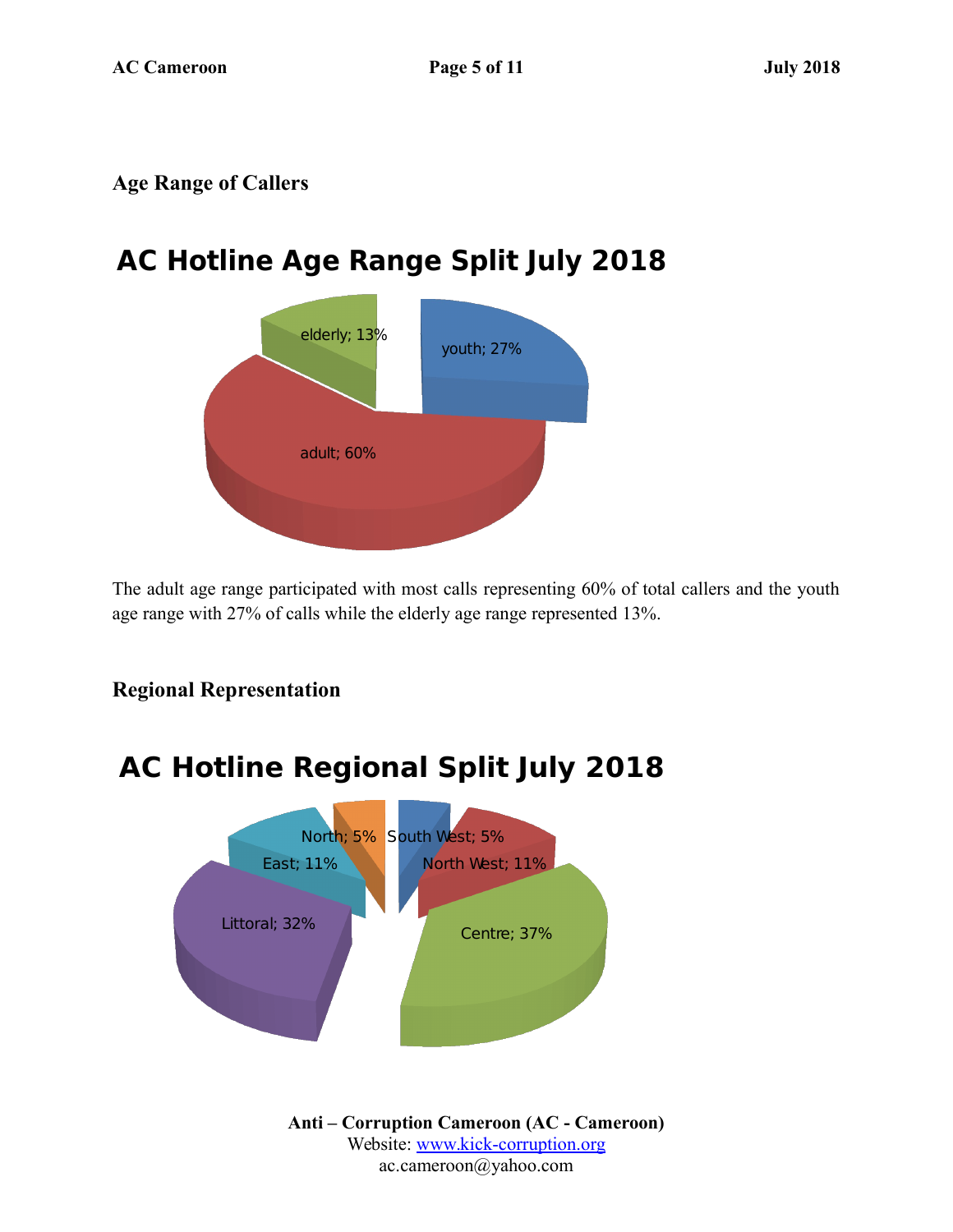This month of July 2018 the Centre region registered the most calls with 37%, the Littoral region with 32%, the East region registered 11% followed by the North West 10%. The North and South West regions both registered 5% each.

### **Investigations**

Investigations were carried out on a new complaint file on oppression opened this month. The caller asked AC to intervene in the case of his elder brother who was arrested for lack of identification papers and was transferred after two days from the police cell directly to the Douala New Bell prison to be detained under administrative orders. In order to understand why an administrative detention order was signed against a civilian who was unable to present any identification papers at the time of his arrest, AC opened an investigation and found out that he was picked up during a night when there was violence creating disorder and insecurity in Douala and he had no identification papers on him. Even two days after when he was transferred to the prison, he could not present his ID card. The investigating officer informed AC that he was among a group of men who were violent and it erupted into rioting during the world cup finals and this caused a situation of disorder and insecurity, reason for which they all had an administrative detention order signed against them.

Investigations are ongoing on a new complaint file on fraud that was opened this month. The complainant, a worker with EUROPE AFRIQUE INTERIM SARL a subsidiary consultant firm of ENEO complained that he had an accident while at work and his salary was suspended by the firm, demanding that he refer to the National Social Insurance Fund (NSIF) that manages contributors who have accident at work. He made the demand at NSIF and was informed that no contributions were made for him to that regard. It's been six months that he cannot walk due to the accident and he does not have access to treatment due to lack of funds. NSIF has informed him that he can only get help from them if his employer deposits his contributions. He has been unable to collect even family allowances which he intended collecting to use for treatments because his employer. The EUROPE AFRIQUE SARL frequently skipped contributions for him though they claimed to do monthly.

Investigations were also carried out on a new complaint file brought to the notice of AC this month regarding a land dispute case between two neighboring villages in the Donga Mantung and Ndu Sub Division of the North West region. An indigene of the Ngerong village, to whom the land belongs, called and claimed that the new D.O of Ndu had received money from their neighbors, the Ntuborg people in order to let them farm on their land. According to him, the former DO had sat the notables of both communities in 2004 when the violence was beginning to erupt and resolved the dispute in favor of the Ngerong people. But because the Ntuborg people have power and money, they have given money to the present administrators who are now saying that both parties must farm the same land. Considering that there were already casualties on the field due to the violence between both communities, AC decided to involve the SDO, the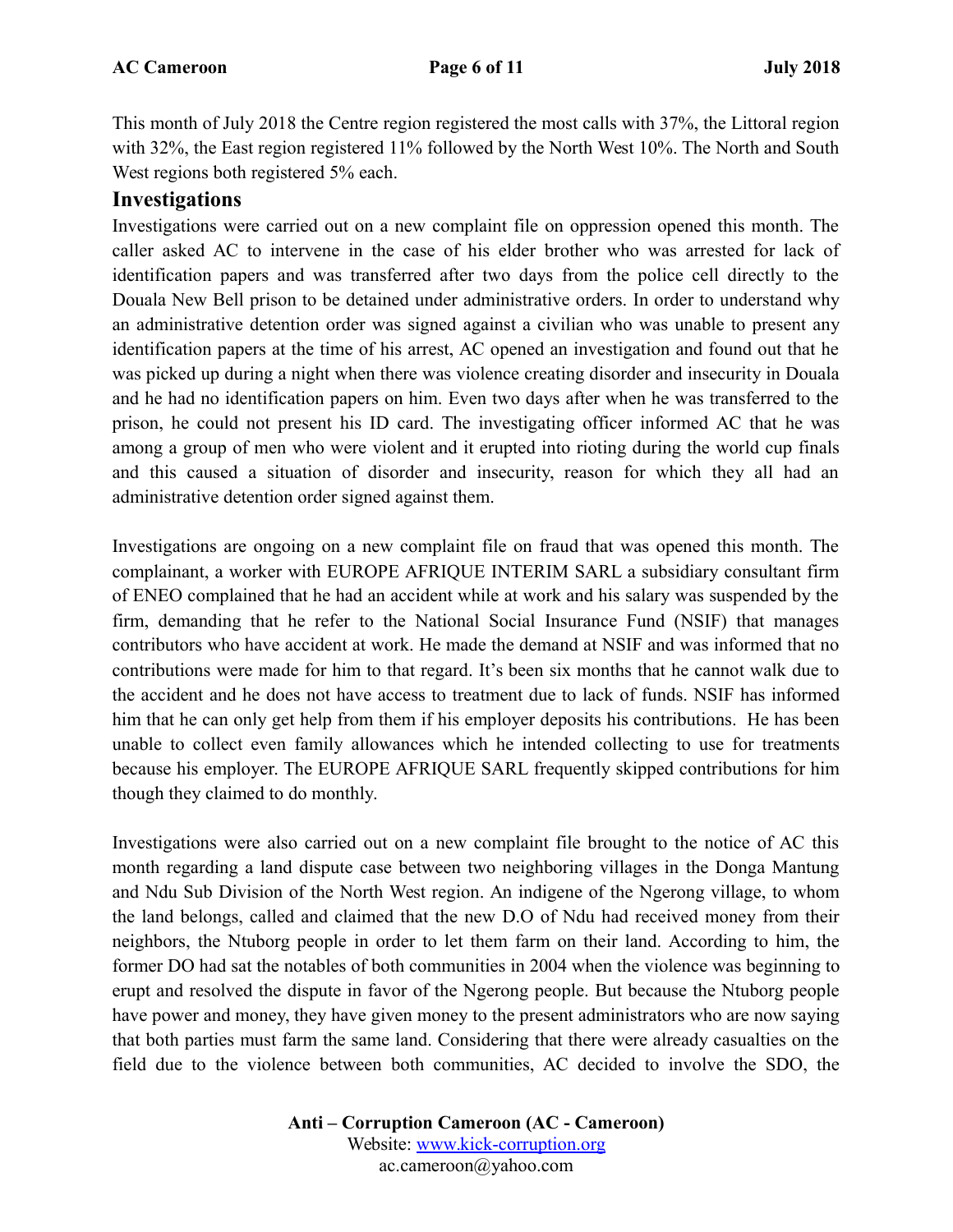superior of the DO for quick action to be taken on the field. Investigations are still pursuing in the matter.

### **Legal follow-up**

Case follow-up this month as in the previous month of June continued on the corruption case involving many counts with about three hundred victims deposited at the court of First Instance in the month of August 2017. The case has not still been called up for open court hearing since considering the many instances that the lawyer has had to deposit the case file anew because it keeps getting missing. AC petitioned the Minister of State, Minister of Justice and Keeper of the Seals through a letter calling for his intervention because according to the lawyer, this is the third time the case file is missing from the various jurisdictions which the case had been forwarded to for treatment.

### **Health Corruption Hotline**

The Health Corruption hotline received nine (09) calls this month of July 2018, registering one non corruption complaint.

Data from the calls has been analyzed as is represented on charts below.

## **Health Corruption Hotline Calls Split July 2018**



89% of calls received through the Health Corruption phone were responsive while11% of calls were non responsive.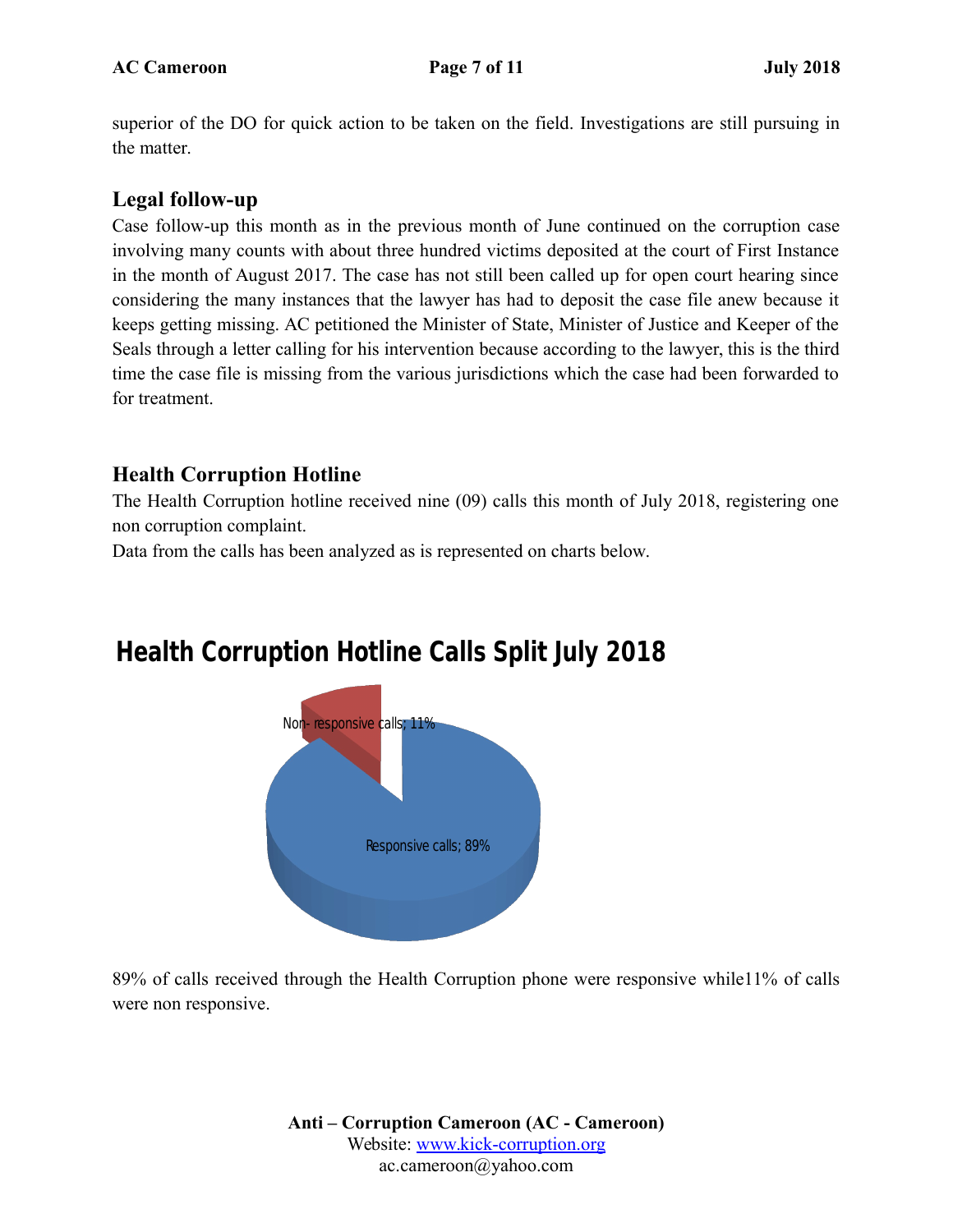### **Gender**

## **Health Corruption Hotline Gender Split July 2018**



Both the female gender participated in the registered calls with 57% and male gender participated with 43% of calls.

**Age Range of Callers**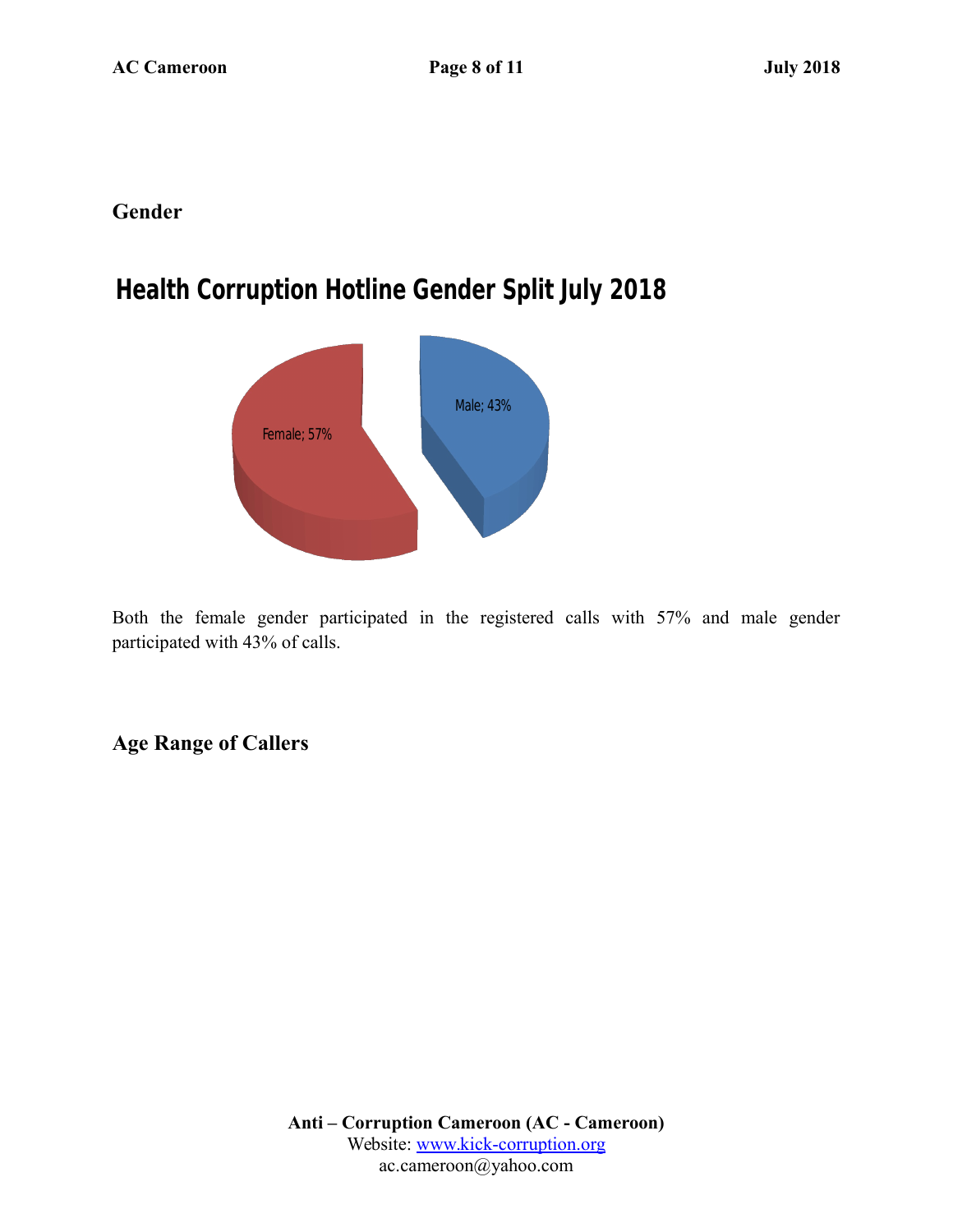## **Health Corruption Hotline Age-Range of Callers July 2018**



The adult age range participated with 60% of calls of the total calls registered and the youth with 40% of calls. The elderly age range did not participate in calls in the month of July, 2018 **Regional Representation** 

### **Health Corruption Hotline Regional Representation July 2018**



This month of July 2018, the Adamawa region had the highest number of calls with 37% representation, followed by the Centre region which 25% of total calls. The Littoral and East regions both had 13% of calls each and finally the North West region.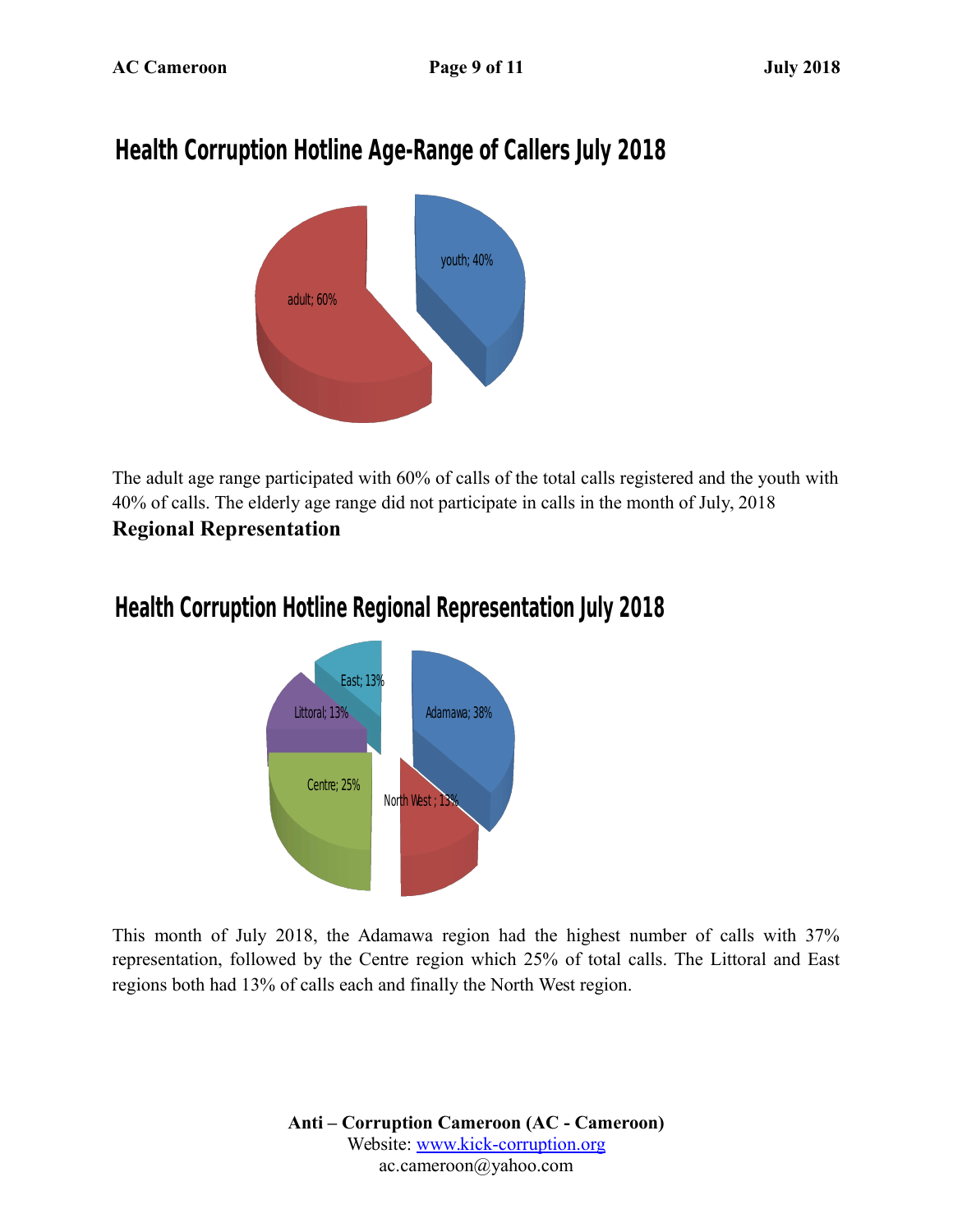### **Finance AC received funds this month from NEU FOUNDATION**

| <b>Amount</b> in  | <b>Use</b>                                      | <b>Details</b>    | <b>Amount in USD</b> |
|-------------------|-------------------------------------------------|-------------------|----------------------|
| <b>Francs CFA</b> |                                                 |                   |                      |
| 30,000            | <b>AC</b> Hotline                               | 40 calls received | \$51.2               |
| 5,000             | HC Hotline                                      | 9 calls received  | \$8.5                |
| $\boldsymbol{0}$  | Investigations                                  | $\theta$          | <b>\$0.0</b>         |
| $\boldsymbol{0}$  | Legal                                           | 02 case follow-up | \$0.0                |
| $\mathbf{0}$      | Media                                           | $\theta$          | <b>\$0.0</b>         |
| 361,200           | Management                                      | Co-ordination     | \$615.9              |
| 40,869            | Office                                          |                   | \$69.7               |
| 437,069           | <b>TOTAL</b><br><b>Expenditure July</b><br>2018 |                   | \$745.2              |